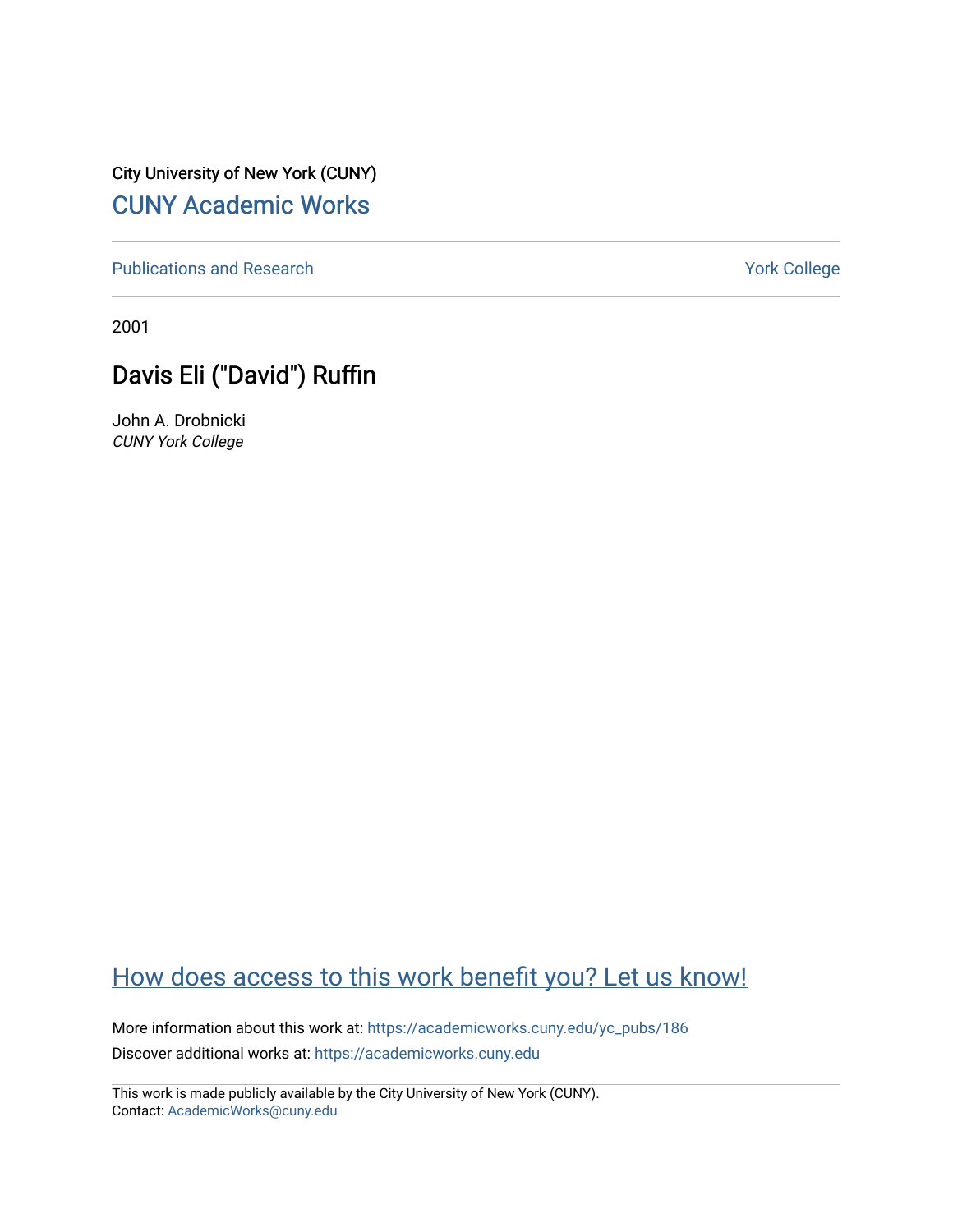**RUFFIN, DAVIS ELI ("DAVID")** (*b*. 18 Jan. 1941 in Whynot, Mississippi; *d*. 1 June 1991 in Philadelphia, Pennsylvania), singer and member of the vocal group The Temptations, inducted into the Rock and Roll Hall of Fame in 1989.

Born near Meridian, Mississippi, Ruffin's mother, Ophelia Davis, died of complications from childbirth soon after he was born, and he was raised by his father Eli Ruffin, a strict Baptist minister and gospel singer, and stepmother Earline Johnson, a schoolteacher who married Eli in 1942. As a child, Ruffin sang both in church and with his older siblings – brothers Quincy and Jimmy (who would also achieve solo fame), and sister Rita Mae.

As a teenager, Ruffin moved to Memphis and joined a gospel group, the Dixie Nightingales, for two years, and even worked briefly as a racehorse jockey in Arkansas. In 1958, after moving on to Detroit with his godfather Eddie Bush, he became a drummer and singer for the Voice Masters, before releasing unsuccessful solo singles for the Anna and Check-Mate labels (both later absorbed into Motown) in 1960-61.

Both David and Jimmy Ruffin were familiar with members of the fiveman Detroit vocal group The Temptations, which had released several singles without any hits. At one of their performances, David brought down the house when he joined the group on-stage, spun around, threw the microphone in the air, and collapsed in a split. He was asked to join the group during Christmastime 1963.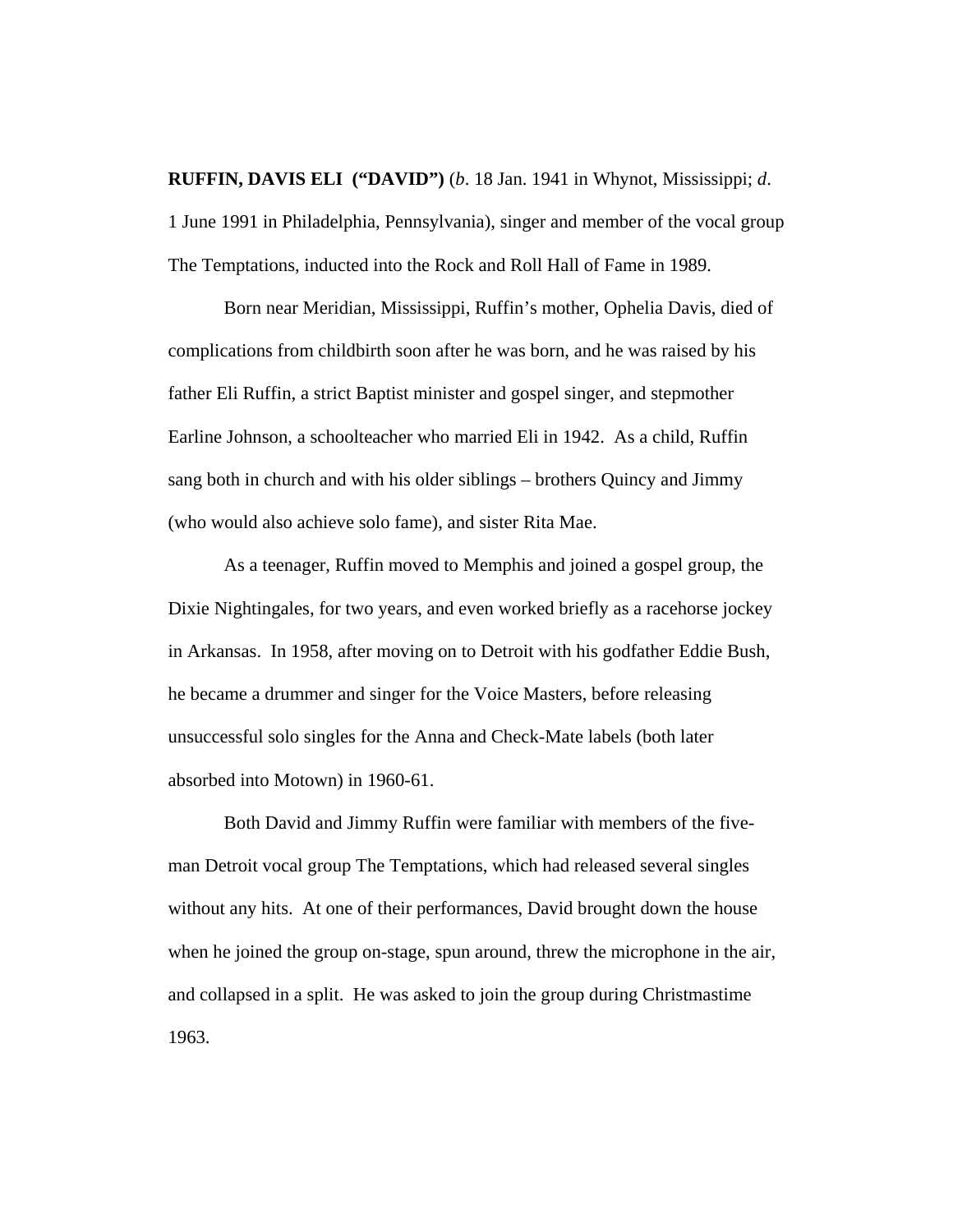Immediately after joining, the Tempts had their first hit, "The Way You Do the Things You Do," produced and co-written by William "Smokey" Robinson and featuring Eddie Kendricks on lead vocals. Their next hit was written particularly for Ruffin's rougher, gospel-edged voice: "My Girl" was a crossover smash, climbing to number one on both the Pop and Rhythm & Blues charts. He became the group's dominant vocalist, singing lead on a string of their most successful and enduring songs, such as "Ain't Too Proud to Beg," "Beauty Is Only Skin Deep," "(I Know) I'm Losing You," "I Wish It Would Rain," and "I Could Never Love Another," all of which reached number one on the R&B chart and the top fifteen on the Pop.

Tall, thin, and always wearing his trademark thick-rimmed glasses, Ruffin was a charismatic showman whose soulful, raspy voice was capable of expressing tremendous emotion, stretching from baritone to gospel-inflected tenor. Ruffin was also responsible for suggesting that the group employ a four-headed microphone stand onstage, which, along with their famous "Temptations Walk," become the group's trademark. With their sweet harmonies and slick choreography, the group appeared on many television shows, and shared a TV special with Motown's top female group, The Supremes.

Ruffin's vocal prowess and natural showmanship led him to become the group's focal point, which was sometimes resented by the other four members. He had already been in a drug rehabilitation program in 1967, and his erratic and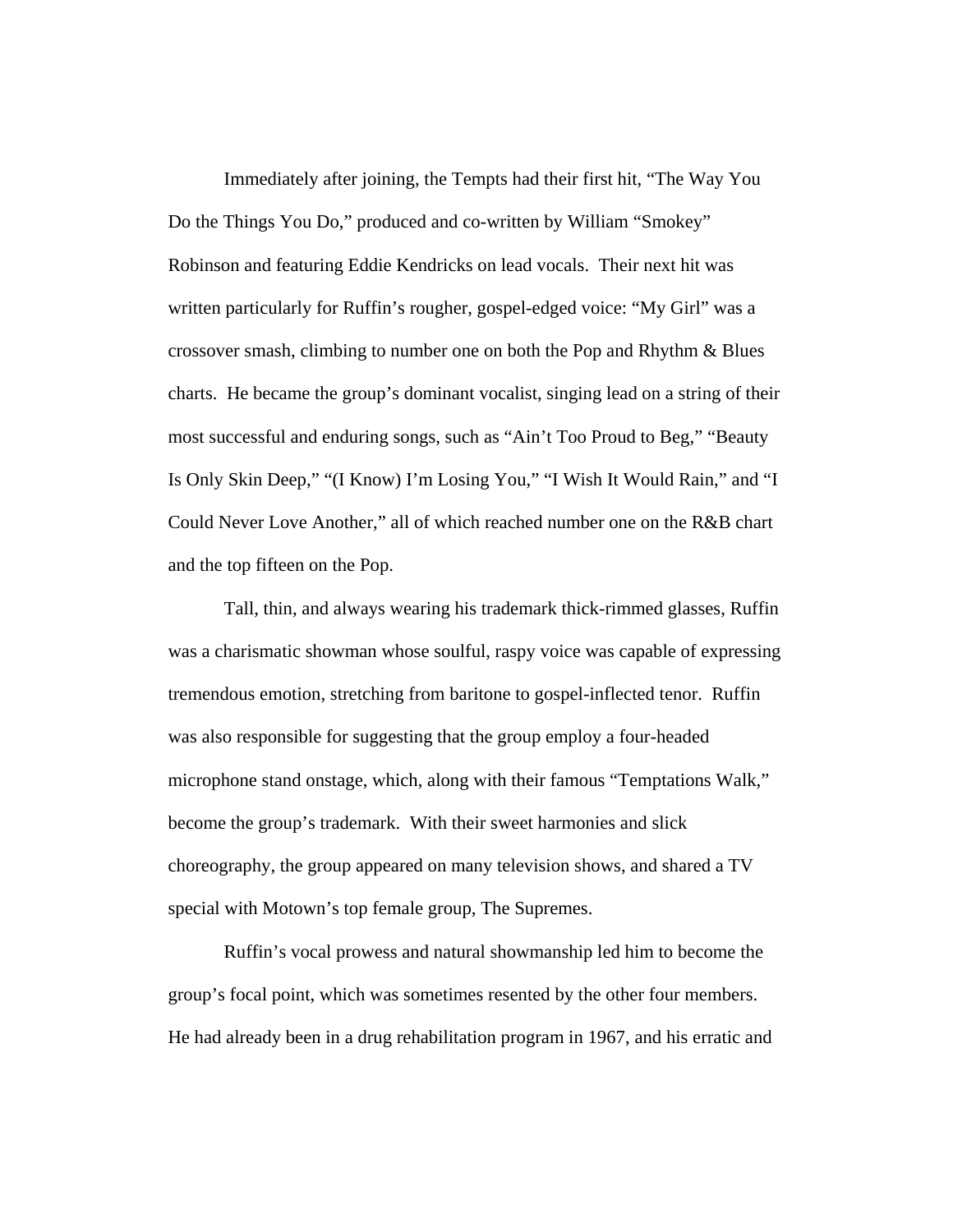sometime egotistical behavior, coupled with his sizeable entourage, began to alienate him from the rest of the group, causing him to miss rehearsals and performances. For example, he suggested that the name of the group be changed to "David Ruffin and the Temptations," as had been done with other Motown groups (like Diana Ross *and* the Supremes); he insisted on driving separately in a mink-lined limousine; and there were whispers regarding abuse when his live-in girlfriend, singer Tammi Terrell, collapsed onstage in 1967 from a brain tumor. Ruffin was fired from the group in mid-1968 when he chose to be with a girlfriend on her opening night rather than with the Tempts on theirs.

Having complained about being underpaid and over-controlled, Ruffin tried to leave Motown, but the company (which had a contract) sued to keep him, delaying the release of his first solo hit, "My Whole World Ended (the Moment You Left Me)," which eventually reached the top ten on both the Pop and R&B charts in 1969. He continued to record regularly for Motown throughout the 1970s (including an album with brother Jimmy), but Ruffin felt that the label did not actively promote his records (concentrating on Diana Ross, Marvin Gaye, and Stevie Wonder), suspecting that it was punishment for having tried to leave – he called it "economic peonage." His only other significant hit single during this time was "Walk Away From Love" in 1975, and he later began performing as a duo with fellow ex-Temptation Eddie Kendricks.

Ruffin and his wife, Sandra Kay Barnes, with whom he had 3 daughters,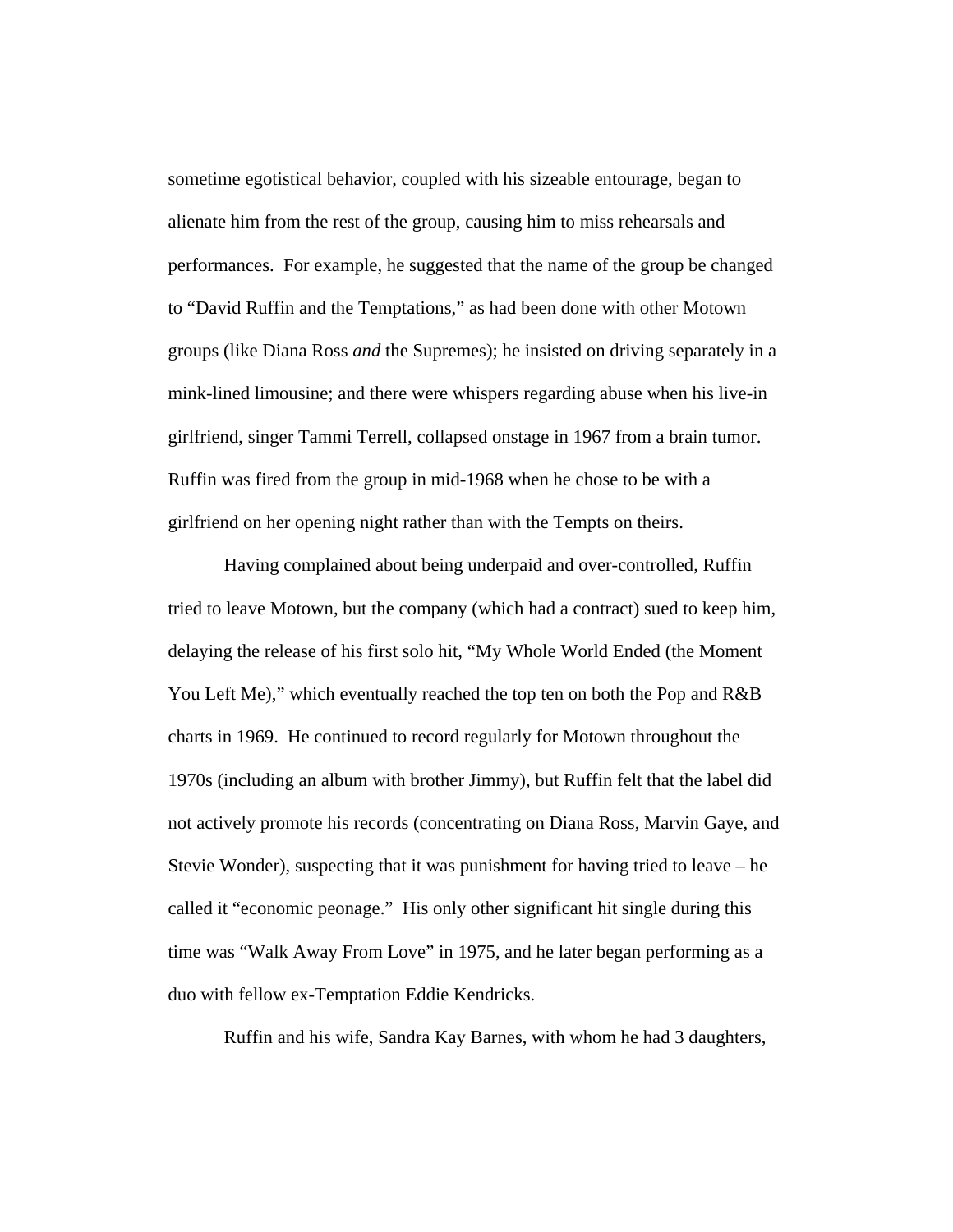divorced in 1977. He also had a son with live-in companion Genna Sapia.

The nostalgia boom of the early 1980s generated renewed interest in The Tempts, and Ruffin and Kendrick (who had shortened his name) briefly rejoined the group in 1982 for a "Reunion" tour and album. Longtime fans Daryl Hall and John Oates invited the duo to join them in 1985 at both the reopening of the Apollo Theater (also released as a live album) and the July "Live Aid" concert. In January 1989, The Temptations were inducted into the Rock and Roll Hall of Fame.

Unfortunately, though, Ruffin had already started smoking crack cocaine, which affected his asthma (forcing him to be hospitalized for respiratory failure) and repeatedly squashed his many comeback attempts. The 1980s are a litany of legal and drug-related problems: he was fined and jailed in1982 after the "Reunion" tour for failing to file a tax return for 1976, and his house was foreclosed; a 1986 arrest for receiving and concealing a stolen handgun; a cocaine arrest and drug rehab in 1987; a 1988 arrest and conviction for using cocaine; and, after moving to Philadelphia in the Summer of 1989, Ruffin once again violated probation by testing positive for cocaine and was sent to rehab.

After returning from a successful 1991 month-long tour of England with Kendrick and fellow ex-Tempt Dennis Edwards, Ruffin collapsed in a Philadelphia crack-house after sharing ten vials with a friend in under a half hour. He was rushed to the hospital by a limousine driver, where he died; his body was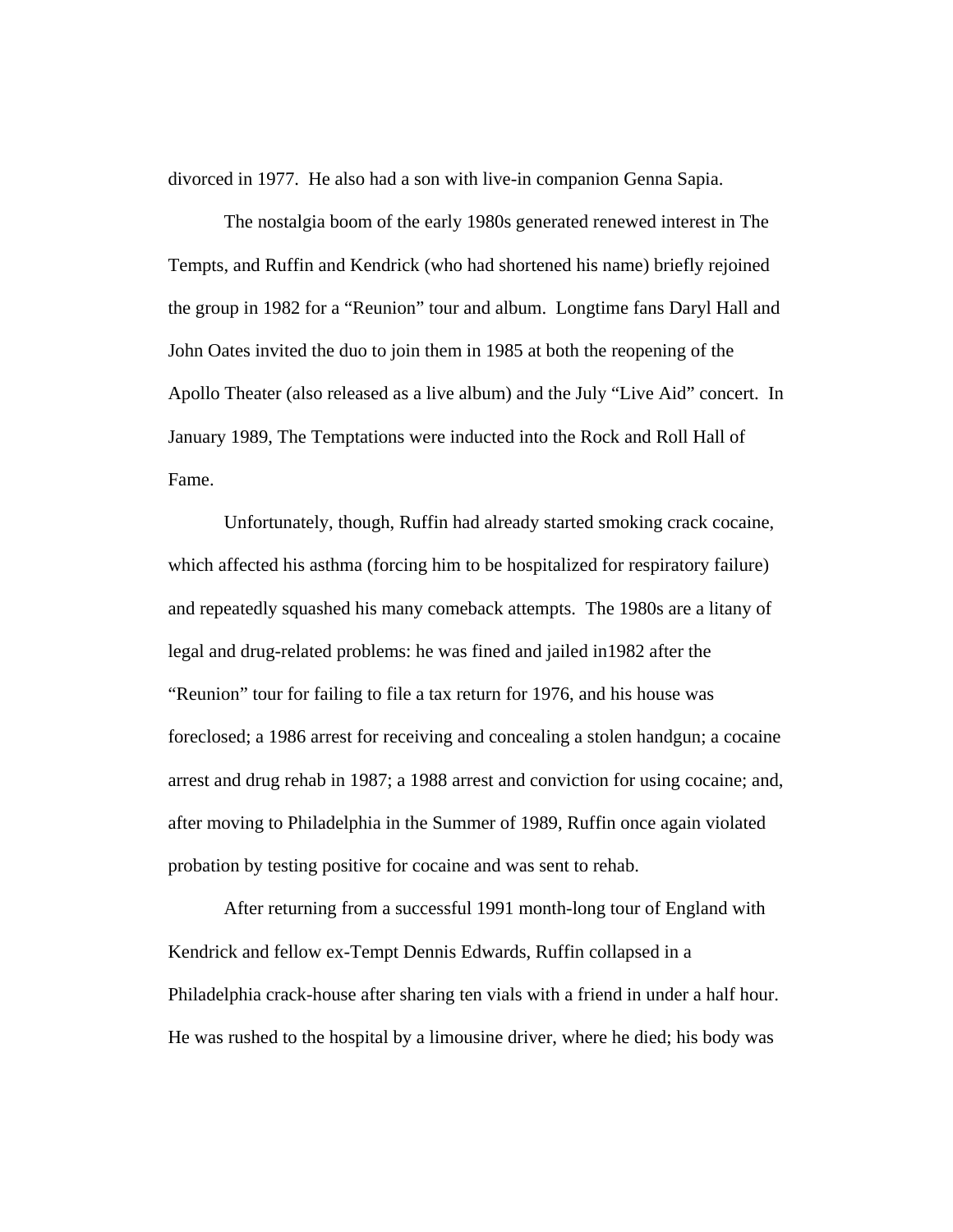positively identified only through FBI fingerprints. Although the cause of death was ruled an accidental overdose of crack cocaine, Ruffin's family and friends suspected foul play, claiming that a money belt containing the proceeds from the tour (\$40,000) was missing from his body – he had only \$53 in his pocket. His funeral in Detroit was paid for by Michael Jackson, and the service at New Bethel Baptist Church featured performances by Stevie Wonder, Aretha Franklin, and the surviving Temptations. Although to many it seemed like he spent more time in courtrooms than in concert halls in his later life, David Ruffin's rough but romantic voice made him one of America's finest soul singers.

There is no full-length biography of David Ruffin. His one-time live-in companion Genna Sapia has self-published *Memoirs: David Ruffin – My Temptation* (1998) about their life together. Ruffin's strained relationship with Motown is covered in *Where Did Our Love Go? The Rise and Fall of the Motown Sound* (1985), by Nelson George. Numerous reminiscences about Ruffin and the Temptations by the group's bass singer Melvin Franklin (a distant cousin of Ruffin) are included in *The Motown Story*, by Don Waller (1985). *Temptations* (1988), by the group's founder, Otis Williams along with Patricia Romanowski, provides a firsthand (though frequently anti-Ruffin) view of the early days of both Motown and the group. Tony Turner, who was the road manager for many of the